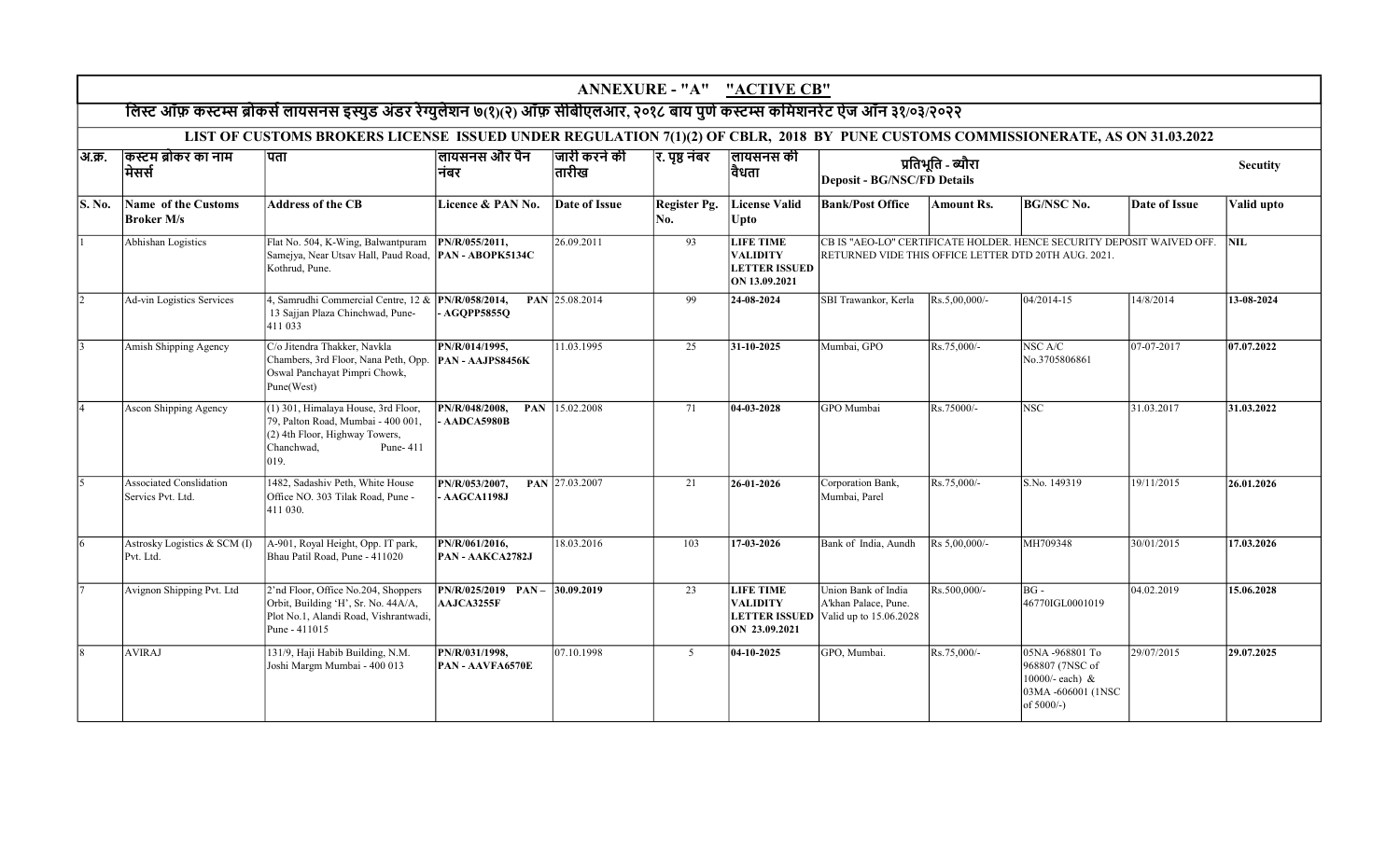| ١q            | <b>Best Agency</b>                    | Kamla Cross Road, Jewel of Pimpri, B-PN/R/011/1997,<br>Wing, 2nd Floor, Office No.37-39,<br>Pimpri, Pune - 411018                                                                                             | $-AABFB2288C$                                   | PAN 22.09.1997                                                 | 17  | 17-09-2027                                                                   | NSC, POST OFFICE<br>PIMPRI COLONY,<br>PIMPRI.       | $75,000/$ -   | Savings A/C 08-11-2017<br>NSC<br>3733381811                                                                  |                | 08.11.2022 |
|---------------|---------------------------------------|---------------------------------------------------------------------------------------------------------------------------------------------------------------------------------------------------------------|-------------------------------------------------|----------------------------------------------------------------|-----|------------------------------------------------------------------------------|-----------------------------------------------------|---------------|--------------------------------------------------------------------------------------------------------------|----------------|------------|
| 10            | Dolphin Company                       | 23-24, Ashoka Pavilion, 21, Dr.<br>Ambedkar Road, Pune - 411 001.                                                                                                                                             | PN/R/057/2011,<br>ALVPS8954K                    | PAN 22.11.2011                                                 | 97  | <b>LIFE TIME</b><br><b>VALIDITY</b><br><b>LETTER ISSUED</b><br>ON 09.11.2021 | NSC, GPO, Pune                                      | 75,000/-      | Post Office NSC<br>Account 4524563195<br>for Rs. 75,000/-                                                    | 19th Aug. 2019 | 20.08.2024 |
| 11            | Embee Clearing & Shipping<br>Services | 105, Abhay Steel House, 59-E, Baroda PN/R/Miraj/007/2004,<br>Streed, Masjid, Mumbai-400 009, J.P. PAN - ADHPM3841M<br>Transport Nagar, Satish Compound,<br>Plot No. 42, Gala No. 4, Nigdi, Pune -<br>411 044. |                                                 | 17.02.2004                                                     | 27  | 14-02-2029                                                                   | DCB Bank, Mumbai                                    | Rs.75,000/-   | BG No.<br>INBG02408000008                                                                                    | 25-10-2018     | 14.02.2029 |
| 12            | Excel Exim Services Pvt. Ltd.         | 211-213, Sahar Cargo Estate, V.M.<br>Shah Marg, Chakala Andheri (E),<br>Mumbai - 400009.                                                                                                                      | PN/R/033/1998,<br><b>AAACE9217E</b>             | PAN 09.10.1998                                                 | 79  | 07-10-2023                                                                   | HDFC Bank, Mumbai                                   | Rs.75,000/-   | Rs. 50,000/- Bearing<br>BG No.<br>240GT01143520011<br>and Rs. 25,000/-<br>bearing BG No.<br>240GT01150850005 | 25.03.2015     | 25.03.2025 |
| 13            | Exim Management Services              | Office No. 4, First Floor, Arihant<br>Complex, Karve Road, Pune - 411004.  PAN-AHLPP1603N                                                                                                                     | PN/R/054/2011,                                  | 26.09.2011                                                     | 91  | <b>LIFE TIME</b><br><b>VALIDITY</b><br><b>LETTER ISSUED</b><br>ON 13.09.2021 | F.D. No.975977,<br>Marashtra Bank Karve<br>road Br. | Rs.75,000/-   | F.D. A/C<br>No.60388739532                                                                                   | 12.07.2021     | 12.07.2031 |
| 14            | GloInd Logistics Pvt. Ltd.            | Office No.217, AKSHAY<br>Complex, 2nd Flr, B-Wing, Tadiwala/<br>Dhole Patil Road, Pune - 411001                                                                                                               | PN/R/062/2016,<br>AAFCG9071M                    | PAN $ 19.09.2016$                                              | 104 | $19-09-2026$                                                                 | HDFC Bank, lower<br>Parel, Mumbai                   | Rs 5,00,000/- | 007GTO1162650001                                                                                             | 21/09/2016     | 21.09.2026 |
| $ 15\rangle$  | Hermes Freight Pvt. Ltd.              | 410, Prospect Chambers, 4th Floor,<br>Opp. Thomas Cook, Fountain, Dr.<br>D.N. Road, Mumbai 400001                                                                                                             | PN/R/009/004/2004,<br>PAN - AAACH8081K          | 22.03.2004                                                     | 33  | 20-03-2024                                                                   | Postal NSC GPO<br>Mumbai                            | Rs.75,000/-   | A/C No. 3836797014                                                                                           | 24-11-2017     | 24.11.2022 |
| <sup>16</sup> | Ishwari G. Mandalvizar                | E2, Flat No. 11, Hermes Heritage<br>Phase-2, Shastri Nagar, Nagar Road,<br>Yerwada, Pune - 411006.                                                                                                            | PN/R/059/2014,<br>PAN - AABPT6802C              | 01.10.2014                                                     | 101 | 30-09-2024                                                                   | GPO, Mumbai, NCS                                    | Rs.5,00,000/- | 03NA 134599,<br>03NA134600, & 05NA<br>975501 To 05NA<br>975548                                               | 13/6/2014      | 13.06.2024 |
| 17            | J.B. Singh & Sons                     | Orbit Binneville, B-104, First Flr.<br>Shivajiwadi, Moshi, Pune - 412105                                                                                                                                      | PN/R/Miraj/012/2004,<br>PAN-<br>ACAPS4806JCH001 | 09.06.2004                                                     | 31  | 06-09-2024                                                                   | Post NCS 07 Nos.                                    | Rs.75,000/-   | No.37EF 267482 To<br>37EF 267488 of Rs<br>10,000/- & 01 NSC No.<br>98DD302552 Of Rs<br>$5000/-$              | 09-02-2021     | 09.02.2026 |
| 18            | J.D.S. Logistics Pvt. Ltd             | B-517, Shree Nand Dham, Plot No.59, PN/R/Miraj/ 005/2018,<br>Sector 11, CBD Belapur, Navi<br>Mumbai, Thane, Maharashtra - 400614                                                                              | PAN - AADCJ9119R                                | $30.12.2003 \&$<br>Changed in<br>constitution on<br>12.09.2018 | 29  | 16-10-2028                                                                   | POST OFFICE Konkan<br>Bhawan, Mumbai.               | Rs.500,000/-  | NSC A/C<br>No.3997041315                                                                                     | 23.03.2018     | 23.03.2023 |
| 19            | Jaitra Logistics                      | Yashopuram Society, A-3 Bldg. Flat PN/R/064/2018,<br>No.3 & 4, Pimpri-Chinchwad Link <b>PAN</b> - AANFJ6817H<br>Road, Chinchwad, Pune - 411033                                                                |                                                 | 11.01.2018                                                     | 106 | 11-01-2028                                                                   | NSC, Post Office<br>Pimpri Colony, Pune.            | Rs.500,000/-  | A/C No.3811434705                                                                                            | 30.10.2017     | 30.10.2022 |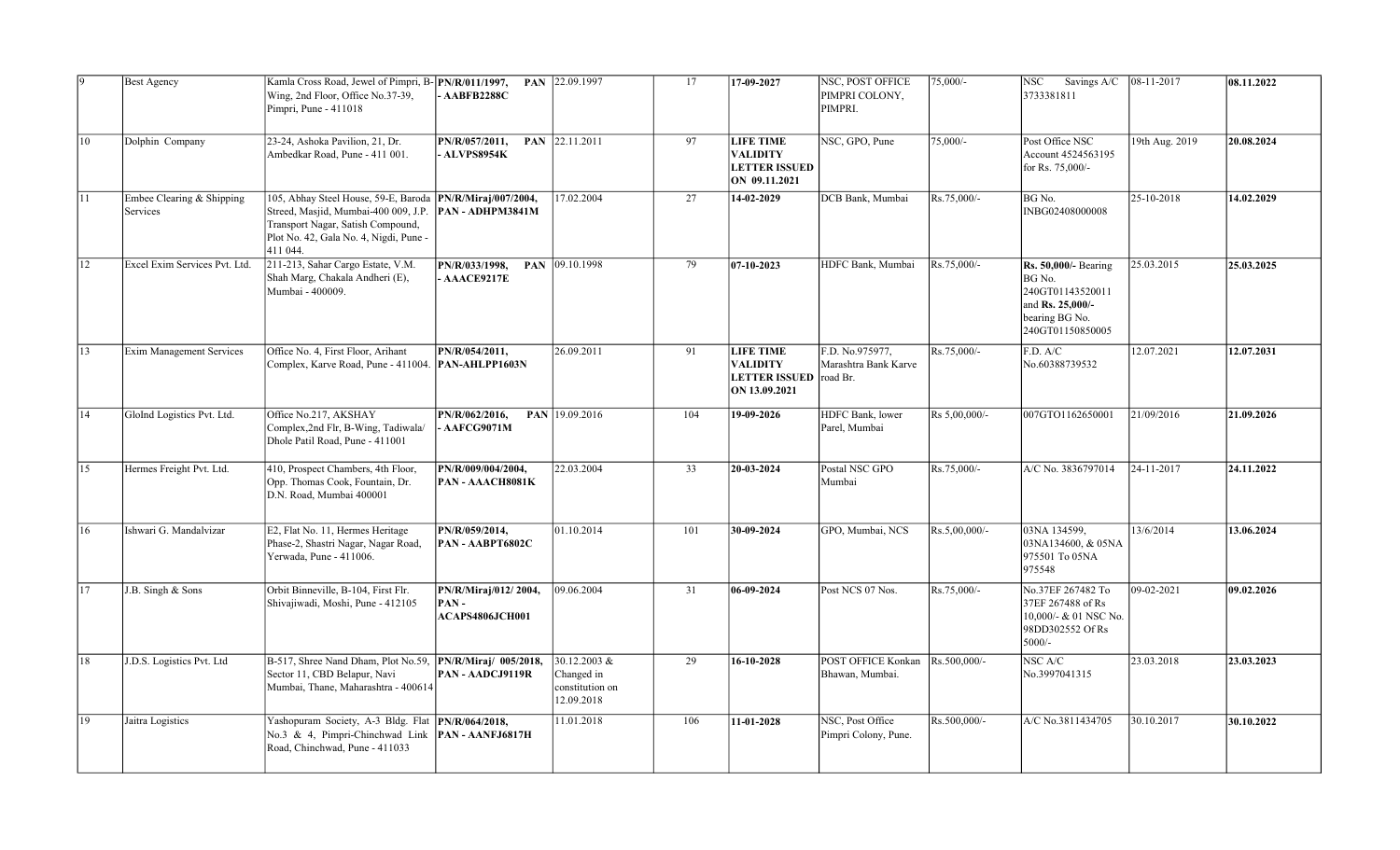| 20           | Kay Bee Associates                            | Plot No. 4/A, 2/3, H Block, MIDC,<br>Pimpri, Pune - 411 018.                                                                | PN/R/040/2005,<br>- AAIFK3416A                           | PAN 09.06.2005 | 9   | 09-06-2025                                                                   | NSC GPO, Mumbai.                                                                    | Rs.75,000/-     | A/c No.49368000918                                                             | 17.10.2020 | 17.10.2025                                              |
|--------------|-----------------------------------------------|-----------------------------------------------------------------------------------------------------------------------------|----------------------------------------------------------|----------------|-----|------------------------------------------------------------------------------|-------------------------------------------------------------------------------------|-----------------|--------------------------------------------------------------------------------|------------|---------------------------------------------------------|
| 21           | Lucky Clearing Agency                         | 59, Goa Stree, Dr. Sunderlal Bahl<br>Path, 31 Kakal Bldg. 2nd Floor, Fort,<br>Mumbai - 400 001                              | PN/R/026/1998,<br><b>AABFL1239R</b>                      | PAN 06.10.1998 | 11  | 04-10-2026                                                                   | Sub Post Master<br>Mumbai, Kidwai Nagar<br>NSC-                                     | Rs.75,000/- NSC | NSC A/C<br>No.3834174121                                                       | 22-11-2017 | 22.11.2022                                              |
| 22           | Mandar Clearing & Forwarders<br>Pvt. Ltd.     | 12, Sant Tukaram Nagar, MHB<br>Commercial Complex, Pimpri, Pune -<br>411 018.                                               | PN/R/051/2004,<br>PAN - AAECM1616M                       | 28.06.2004     | 37  | <b>LIFE TIME</b><br><b>VALIDITY</b><br><b>LETTER ISSUED</b><br>ON 1.11.2021  | HDC Bank, F.D.<br>Mulund (East), Mumbai                                             | Rs.75,000/-     | HDC Bank, Mulund<br>(East), Mumbai<br>FD bearing A/c No.<br>50300460647199     | 16.09.2020 | 15.09.2025                                              |
| 23           | Moon Clearing & Forwarders<br>Pvt. Ltd.       | 21-B, Diamond Park, Park Street,<br>S.No. 210/2 Phase - I. Wakad. Pune -<br>411057                                          | PN/R/063/2017<br>PAN - AAKCM0820H                        | 04.06.2017     | 105 | 12-01-2027                                                                   | Bank of Baroda.<br>Kalewadi, Pune                                                   | Rs.5,00,000/-   | 4618IGFIN000117                                                                | 01-12-2017 | 01.12.2027                                              |
| 24           | Om Namoshiway Log.<br>International Pvt. Ltd. | 3, Shiv Apartment, 1st Floor Stadium<br>Road, Yashwant Nagar, Pimpri, Pune -<br>411 018.                                    | PN/R/012/2017<br>PAN - AABCO9374K                        | 30.03.2017     | 35  | 30-03-2027                                                                   | GPO, Mumbai, NCS                                                                    | Rs.75,000/-     | NSC A/C No.<br>3819526914                                                      | 08-11-2017 | 08.11.2022                                              |
| 25           | Pan Liner Shipping LLP                        | C/o Mr. Jijay Kumar Purushottam<br>Karape, GOI, Mamta Apartment,<br>Kanchan Lane, Law College Road,<br>Pune - 411 018.      | PN/R/019/1996,<br><b>PAN</b><br>AANFP5088L               | 06.10.1996     | 19  | <b>LIFE TIME</b><br><b>VALIDITY</b><br><b>LETTER ISSUED</b><br>ON 22.09.2021 | F.D. Union Bank of<br>India, Dr. Ambedkar<br>Rd., Bandra (W),<br>Mumbai             | Rs.50,000/-     | FD A/c No.<br>444303030077925                                                  | 12.02.2021 | 12.02.2031                                              |
| 26           | Pan Liner Freight Forwarders<br>Pvt. Ltd.     | Room No. 3 & 3, Yashpuram<br>Apartments, A-3 Wing, Link Road,<br>Chinchwad, Pune -<br>411 033.                              | PN/R/056/2011,<br>PAN-AAACP6502B                         | 10.12.2011     | 95  | <b>LIFE TIME</b><br><b>VALIDITY</b><br><b>LETTER ISSUED</b><br>ON 13.09.2021 | NSC, Post Malad<br>Mumbai                                                           | Rs.75,000/-     | NSC A/C No.<br>3825727060                                                      | 03-11-2017 | 03.11.2022                                              |
| 27           | Parekh Cargo Logistics Pvt. Ltd.              | 48, New Creido Chawl, Behind Sai<br>Hanuman Temple, Sutar Pakhadi<br>Road, Sahar Village, Andheri (E),<br>Mumbai - 400 099. | PN/R/020/2003.<br>PAN-AACCP8793N                         | 01.04.2003     | 63  | 22-01-2027                                                                   | New India Co-op Bank<br>Mumbai.                                                     | $75,000/-$      | BG No.<br>012170BG000017                                                       | 13-02-2018 | 22.01.2027                                              |
| 28           | Perl Shipping Pvt. Ltd.                       | Office No.3, Goyal Residency, `A'<br>Kasarwadi (Nashik Phata, Pune - 411<br>034.                                            | PN/R/030/2008,<br>AAACP7357E                             | PAN-09.11.2008 | 59  | 10-07-2028                                                                   | CITI Bank, Mumbai                                                                   | Rs. 75,000/-    | Guarantee NO.<br>5528193519 (46305)                                            | 06.04.2018 | 27.03.2028                                              |
| 29           | Pratima Clearing Agencies                     | K Building, 2nd Floor, 24 Walchand<br>Hirachand Marg, Fort, Mumbai - 400<br>001.                                            | <b>PNR/MIRAJ/003/2005,P 18.10.2005</b><br>AN- AAAPD9384Q |                | 82  | 16-10-2025                                                                   | Bank of Baroda, Belard   Rs. 50,000/-<br>Est. Mumba.                                |                 | 5639859                                                                        | 05-07-2016 | 05.07.2026,<br>Qualified person,<br>Proprietor demised. |
| 30           | Rayee Logistics Pvt. Ltd                      | 28, Akshay Bandra Reclamation,<br>Bandra (West), Mumbai                                                                     | PN/R/060/2015,<br>PAN-<br><b>AAGCR5620L</b>              | 18.08.2015     | 102 | 17-08-2025                                                                   | Post, 50 NSC.                                                                       | Rs.5,00,000/-   | <b>Fixed Deposit</b><br>Certificate Bearing<br>Account No.<br>0611107000068165 | 04.02.2019 | 20.01.2022,<br>Qualified person,<br>Proprietor demised. |
| $ 31\rangle$ | Real Logistics Shipping<br>Agencies           | Office No.343, "C" Wing, Big Splash<br>Bldg., Plot No. 78-79, Vashi, Navi<br>Mumbai, Thane - Maharashtras                   | <b>PNR/MIRAJ/010/2004P</b><br>AN-AAHFR7826C              | 21.04.2014     | 87  | <b>LIFE TIME</b><br><b>VALIDITY</b><br><b>LETTER ISSUED</b><br>ON 15.03.2022 | F.D. Rs. 5 Lakh,<br>Bearing<br>No.50300269738024<br>issued by HDFC Bank,<br>Mundra. | Rs.500,000/-    | HDFC Bank, Mudra<br>Fixed Deposit.                                             | 08.08.2018 | 08.08.2028                                              |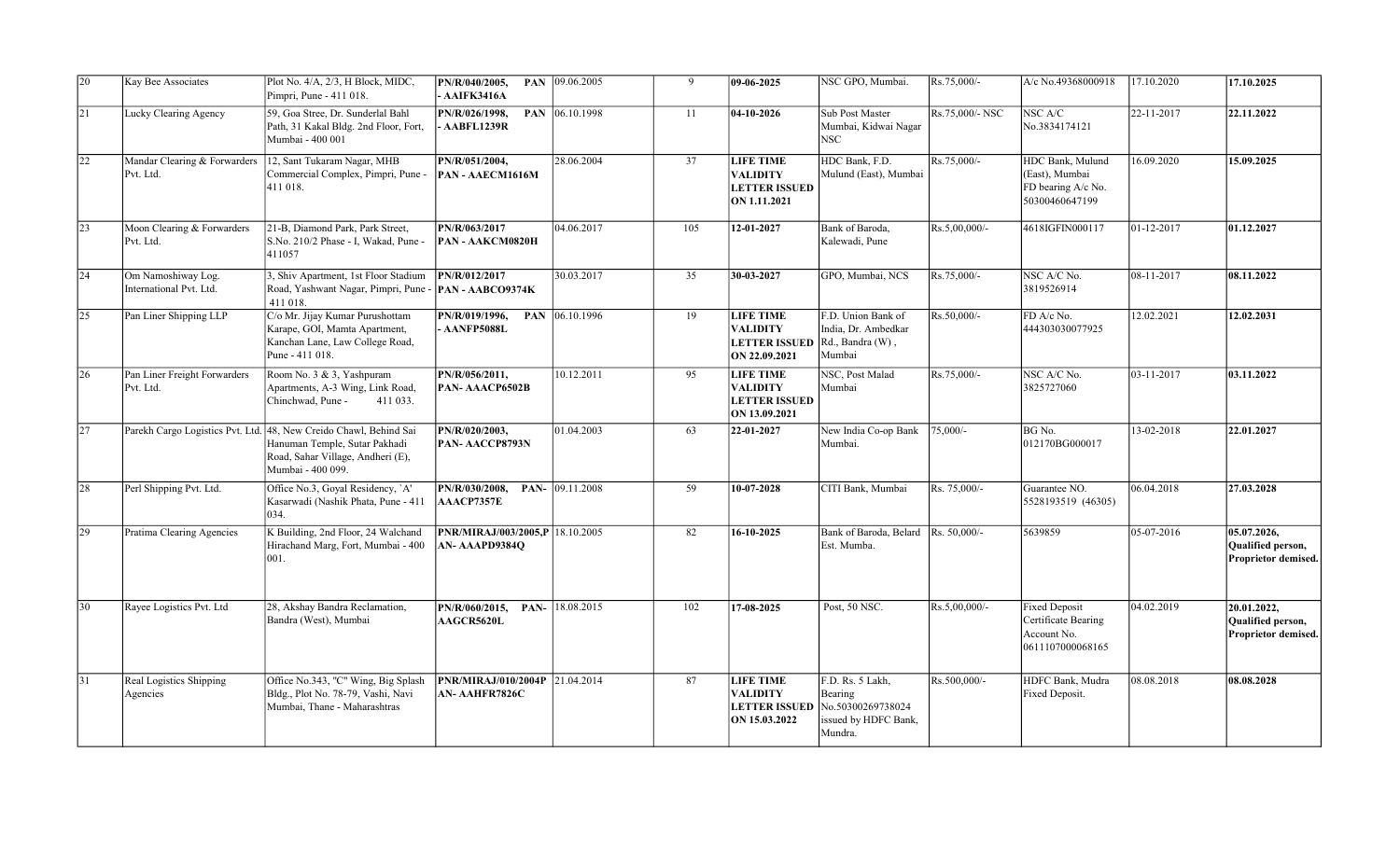| 32 | S.R. Pusalkar & Co.                                  | Dastur Bldg. 3rd Floor, 266, Parin<br>Nariman Street, Mumbai-400001 and<br>2027, Tilak Road,<br>Pune -<br>411 030                                                       | PN/R/004/2005,<br><b>PAN - AAAFS4705N</b>        | 26.12.2005          | 43 | $ 26-11-2025 $                                                               | Union Bank Of India,<br>Bazar Gate, Mumbai             | Rs.75,000/-             | BG No.<br>31750IGL0001441                                        | 24-10-2015      | 28.10.2025  |
|----|------------------------------------------------------|-------------------------------------------------------------------------------------------------------------------------------------------------------------------------|--------------------------------------------------|---------------------|----|------------------------------------------------------------------------------|--------------------------------------------------------|-------------------------|------------------------------------------------------------------|-----------------|-------------|
| 33 | Sai Datta Shipping Agency (P)<br>Ltd.                | C-Wing, Room No. 4, Sangvi Steel<br>Compound, Mohan Nagar,<br>Chinchwad, Pune - 411 019.                                                                                | PN/R/044/2001,<br><b>PAN - AAFCS5242L</b>        | 26.02.2001          | 15 | <b>LIFE TIME</b><br><b>VALIDITY</b><br><b>LETTER ISSUED</b><br>ON 13.09.2021 | GPO, Mumbai.                                           | NSC of<br>Rs. 75, 000/- | NSC A/C<br>No.4428783392                                         | 31.05.2019      | 14.05.2024  |
| 34 | Sai Siddhi Forwarders                                | 59, Goa Stree, Sunderlal Behl Path,<br>Kakal Bldg. 3rd Floor, R.No. 19, Fort,<br>Mumbai - 400 001.                                                                      | PN/R/027/2004,<br><b>PAN-AKPG1281F</b>           | 24.06.2004          | 53 | <b>LIFE TIME</b><br><b>VALIDITY</b><br><b>LETTER ISSUED</b><br>ON 21.09.2021 | F.D. Bank of Baroda,<br>Sanpada Br.                    | Rs.75,000/-             | F.D. A/C No.<br>32980300010069                                   | 17-09-2021      | 17.09.2031  |
| 35 | Samson Freight Pvt.Ltd.                              | 1, Satyam Chambers, Mumbai Pune<br>Road, Kasarwadi, Pune - 411034.                                                                                                      | PN/R/003/2005,<br>AACCS3390J                     | PAN - $ 12.08.2005$ | 39 | <b>LIFE TIME</b><br><b>VALIDITY</b><br><b>LETTER ISSUED</b><br>ON 07.02.2021 | Union Bank of India<br>Kasarwadi, Pune.                | Rs.75,000/-             | <b>BG-112</b>                                                    | 04-10-2015      | 26.11.2026  |
| 36 | Saptagiri Shipping Services                          | D-104, 1st Floor, Juinagar Railway<br>Station Complex, Juinagar, Navi -<br>Mumbai 400705                                                                                | PN/R/Miraj/004/2003,<br>PAN-AAQFS8180D           | 04.05.2009          | 77 | 31-12-2028                                                                   | Oriental Bank Of<br>Commerce, Mumbai.                  | Rs.75,000/-             | F.D. A/c No.<br>08923031043933                                   | 15-10-2018      | 12.09.2028  |
| 37 | Sea Eros                                             | 11, Sunshine Plaza, CTS No. 4713,<br>Station Road, Pimpri, Pune - 411 018.                                                                                              | PN/R/006/1993,<br>PAN-AAGFS8479K                 | 30.06.1993          | 45 | 30-06-2024                                                                   | GPO, Mumbai. NSC                                       | Rs.75,000               | <b>NSC</b>                                                       | 05.02.2020      | 21.01.2025  |
| 38 | Shradha Shipping Agency                              | 6, Shroff Mansion, 1st Floor 157,<br>P.D'Mello Road, Carnac Bunder,<br>Mumbai - 400 001.                                                                                | PN/R/Miraj/003/2003,<br>PAN - AARFS3247G         | 04.02.2009          | 85 | <b>LIFE TIME</b><br><b>VALIDITY</b><br><b>LETTER ISSUED</b><br>ON 16.03.2022 | Canara Bank, Mumbai,<br>B.G.                           | Rs.75,000/-             | B.G. No.17/08                                                    | 10-02-2018      | 09.12.2028  |
| 39 | Shree Shipping Log. &<br>Clearing Services Pvt. Ltd. | 2801-W-54, Next to Ruparel College,<br>Bal Govindas Marg, Matunga,<br>Mumbai - 400 016.                                                                                 | PN/R/034/1998,<br><b>AAUCS0468F</b>              | PAN- 07.10.1998     | 13 | 04-10-2029                                                                   | F.D. issued by IDBI<br>Bank, Prabhadevi,<br>Mumbai.    | Rs.75,000/-             | F.D. A/C No.<br>26107000114660 (INR)                             | 13.11.2019      | 13.11.2029  |
| 40 | Shri. Ram Logistics                                  | Shri. Ram Housai Complex, E, 1672,<br>10th Lane, Rajarampuri, Kolhapur                                                                                                  | PN/R/Miraj/011/2004,<br>PAN - ACHFS0648H         | 11.08.2004          | 55 | 10-03-2023                                                                   | Postal NSC, Kolhapur                                   | Rs.75,000/-             | NSC A/C No.<br>3889446730                                        | 08-01-2018      | 08-01-2023  |
| 41 | Silver Wing C & F Services                           | 21, Shreeji Plaza Ground Floor, Plot<br>No. 24, Sector 25,<br>Seawood Railway Station (East), Next<br>to Ice & Spice Restaurant, Nerul<br>(East), Navi Mumbai - 400706. | PN/R/Miraj/ 008/2004,<br><b>PAN - ABCFS0728E</b> | 03.05.2004          | 41 | $\sqrt{04-03-20}$ 24                                                         | NSC, Mumbai P.O.                                       | Rs.75,000/-             | Bank F.D. A/c<br>No.0244107000034584                             | 03.04.2019      | 03.04.2024  |
| 42 | Soham Logistics Pvt. Ltd.                            | 501, Elite Sauare, 5th Floor, 274,<br>Perin Nariman Stree, fort Mumbai -<br>400001.                                                                                     | PN/R/050/2008.<br><b>PAN - AAHCS5361E</b>        | 25.07.2008          | 51 | 28-09-2028                                                                   | Dena Bank Mumbai.<br>Bank Guarantee.                   | Rs.75,000/-             | <b>GRTNO</b><br>000108IGFIN0014                                  | 19-03-2018      | 31.12.2028  |
| 43 | Spenta Shipping & Logistics<br>Pvt. Ltd.             | Suyog Building, Office NO. 1, Ground<br>Floor, 126/1/A, Mohan Nagar, Near<br>Datta Mandir, Chinchwad, Pune - 411<br>019.                                                | PN/R/052/2004,<br>AAHCS8145C                     | $PAN - 17.08.2004$  | 49 | 23-04-2026                                                                   | Bank of Baroda, CBD<br>Belapur Branch, Navi<br>Mumbai. | Rs.75,000               | FDR A/C<br>No.27660300023534<br>(F.D.Advice<br>No.FDR0909215851) | 24th Sept. 2021 | 09.09.2031. |